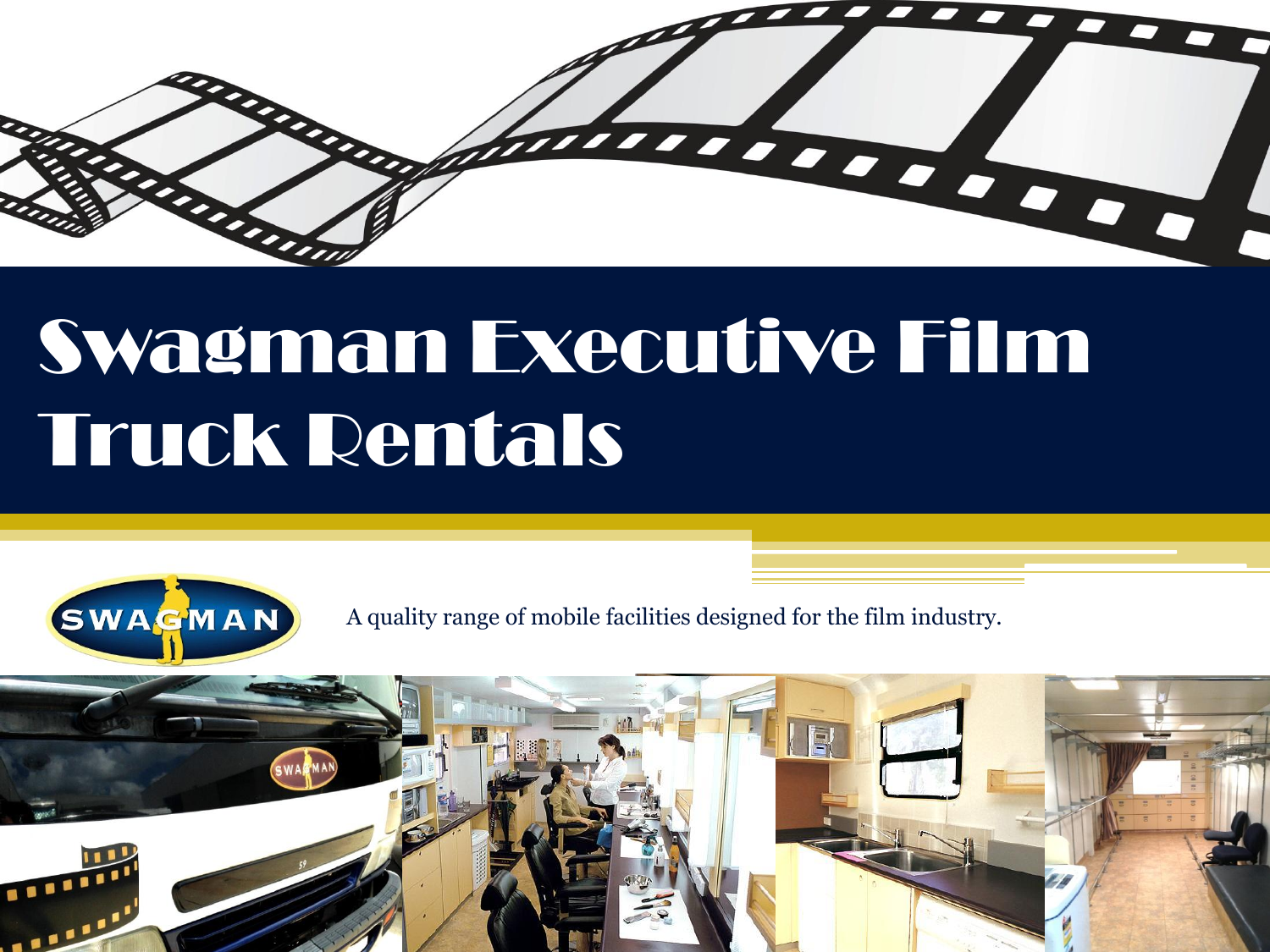## Make Up & Hair – 26ft

#### 26ft MAKEUP & HAIR FLOOR PLAN **WORKTOP** HAIR DRESSING<br>STATION **FRIDGE MAKEUP STATION MAKEUP STATION 2 MAKEUP STATION MAKEUP STATION 4**  $\backslash\!\!\sim$  $\frac{\text{ROOF}}{\text{AIR}}$ ROOF<br>AIR CABIN D<br>BAR **TOUSE LIGHTING** TV/VIDEO<br>MICROWAVE WORKTOP<br>WASH BASKE **ELECTRIC STEI**

am

Swagman Executive Rentals Pty Ltd

> •Hydraulic levelling stablisers •Colour corrected daylight lighting •Reverse cycle air conditioner •NTSC and PAL monitor •External awning •Ceramic backwash sink •Fitted wig stands •Hydraulic make up chairs •Independent generator •Refrigerator/Microwave •Ample storage •Stereo CD System •Tow Bar

### **Vehicle Specifications**

and on

Length: 9.5m Width: 3.65m Height: 2.5m Weight: 10,500kg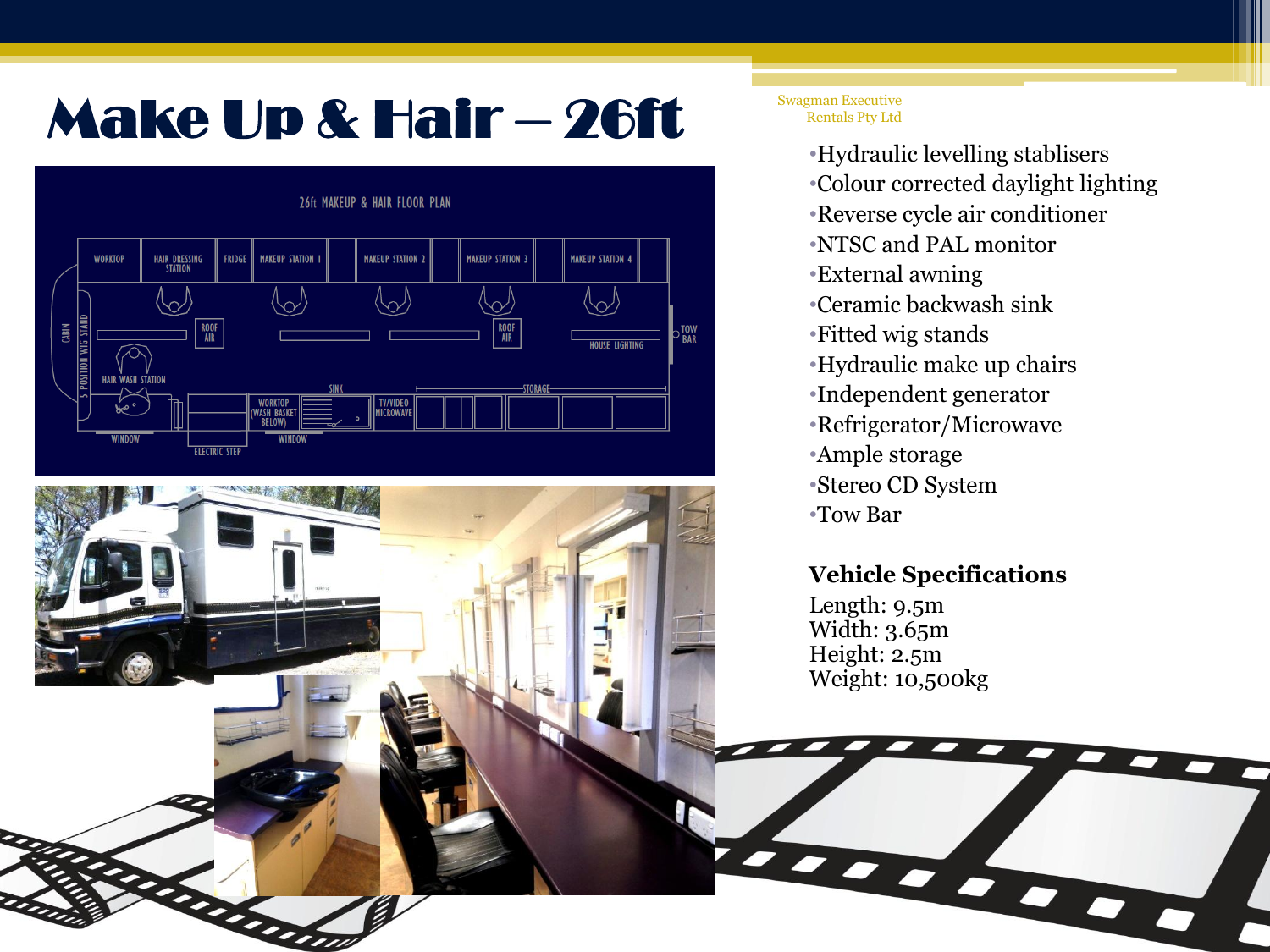## Make Up & Hair – 22ft



anno



•Hydraulic levelling stablisers •Colour corrected daylight lighting •Reverse cycle air conditioner •NTSC and PAL monitor •External awning •Ceramic backwash sink •Fitted wig stands •Hydraulic make up chairs •Independent generator •Refrigerator/Microwave •Ample storage •Stereo CD System •Tow Bar

### **Vehicle Specifications**

tered on

Length: 8.5m Width: 3.5m Height: 2.5m Weight: 8,500kg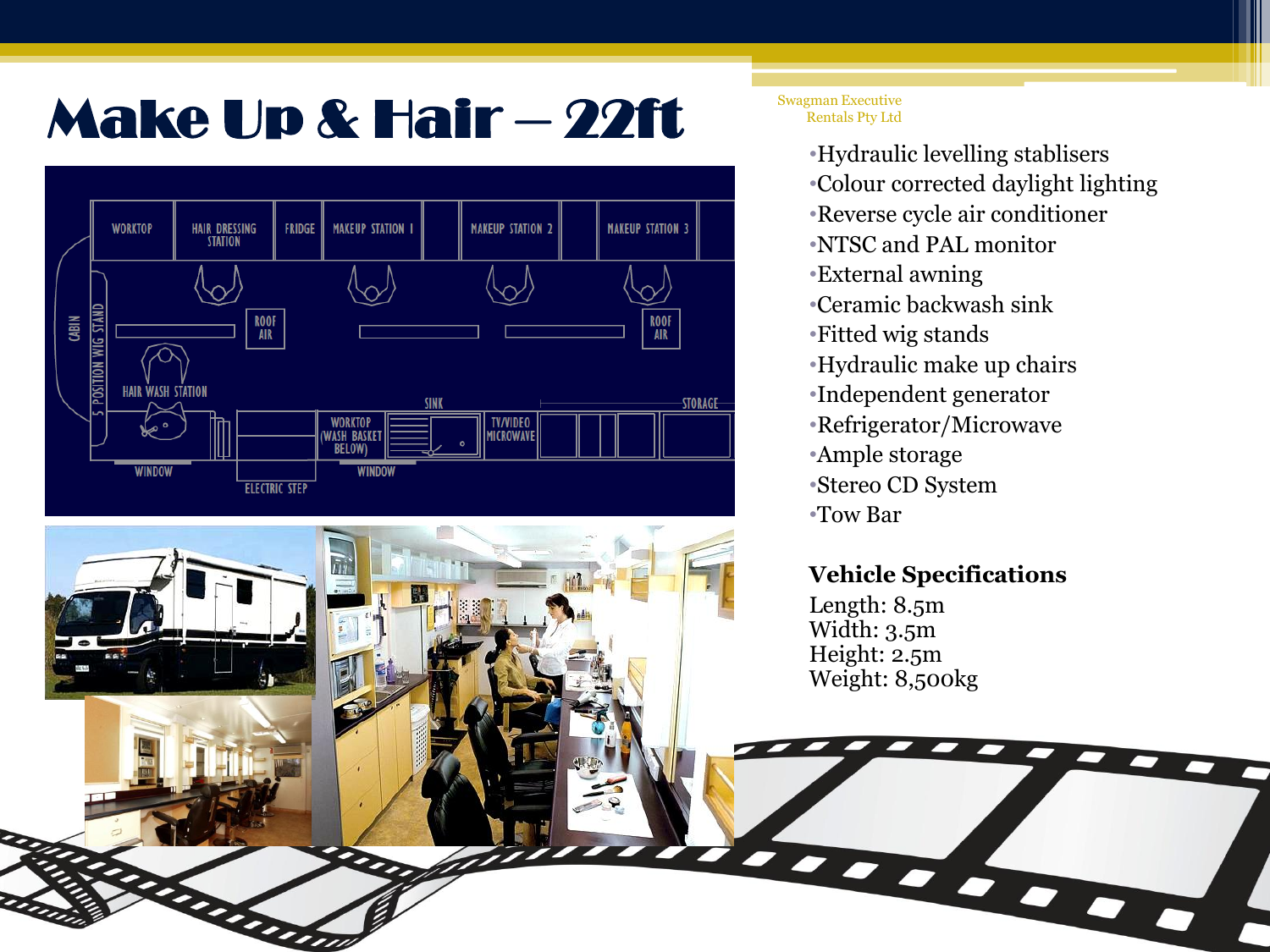# Costume – 26ft •Hydraulic levelling stablisers



#### Swagman Executive Rentals Pty Ltd

- 
- •Onboard Washing Machine/Dryer
- •Internal sewing table
- •Full length mirrors and change area
- •Reverse cycle air conditioner
- •NTSC and PAL monitor
- •External awning
- •External breakdown table
- •Iron & ironing board
- •Independent generator
- •Refrigerator/Microwave
- •Ample storage & Jewellery safe

the book of the contract

- •Stereo CD System
- •Tow Bar

### **Vehicle Specifications**

Length: 9.5m Width: 3.65m Height: 2.5m Weight: 10,500kg